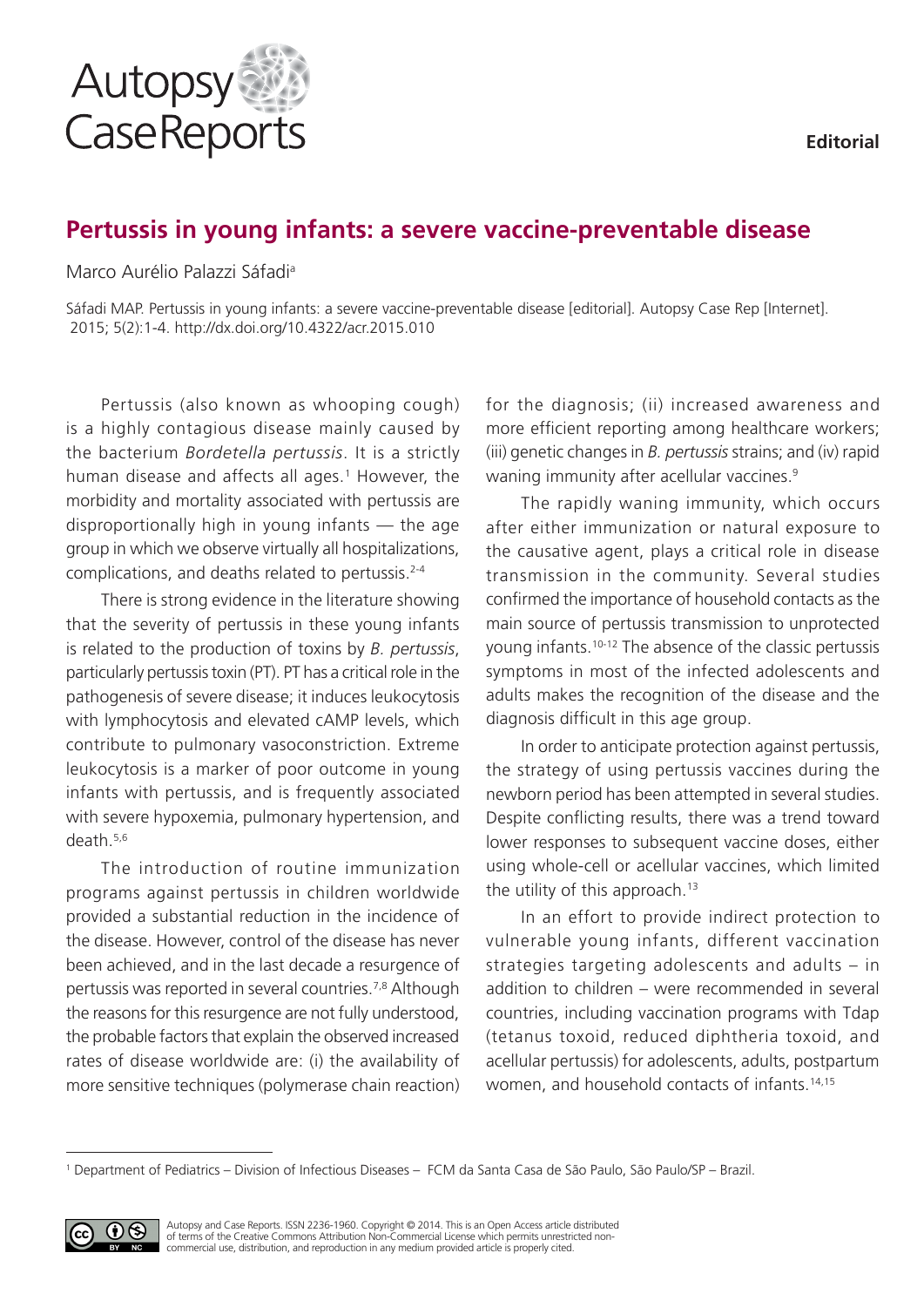The implementation of adolescent programs with a single Tdap dose in the US resulted in a decrease in the incidence rates of disease among the age group targeted for the vaccination. However, the expected indirect effects of adolescent Tdap vaccination were not observed in other unvaccinated age groups, including infants.16 The limited role that adolescents play in the transmission of disease to infants, the low coverage of vaccination programs among adolescents, and the limitations of the Tdap vaccine to protect against pertussis infection, were implicated in the lack of impact of this strategy on disease rates in young infants. Another intervention that was implemented with the aim of providing indirect protection to young infants was the "cocooning" strategy: the vaccination of postpartum women, plus adolescents and adults who have close contact with infants (including healthcare workers). Although parents and other caregivers of infants have been shown to be an important source of disease transmission to young infants, this strategy also proved to be of limited impact in the real world setting. The major challenge for the "cocoon" strategy is to achieve broad vaccination coverage among all potential close contacts of the newborn infant. Immunization of only postpartum mothers with the Tdap vaccine was demonstrated to be insufficient to reduce pertussis illness in infants  $\leq 6$  months of age.<sup>17</sup>

The persistent high rates of pertussis, which are associated with the unacceptably high morbidity and mortality observed in young infants (despite all the efforts to control the disease in this vulnerable age group) led the health authorities in several countries to recommend an alternative approach: the implementation of maternal vaccination programs for pertussis during pregnancy.18,19 The rationale of this strategy is to provide protection for infants from birth through the trans-placental passive transfer of maternal antibodies. This strategy has the added benefit of protecting the mother against disease, potentially reducing household transmission, and preventing infant infection.

In order to optimize antibody transfer and protection at birth, taking into account the results from antibody kinetics studies performed in healthy adults,<sup>20</sup> the recommendation is to vaccinate women between 28 and 38 weeks of gestation.<sup>19</sup> The short persistence of anti-pertussis antibodies in women previously vaccinated emphasizes the need to recommend a Tdap dose in each pregnancy.<sup>21</sup>

A few years after being implemented, the recent publication of data on the uptake, safety, and effectiveness of the pertussis vaccination program for pregnant women in the UK, as well as the impact on disease rates in infants, is encouraging and provides robust evidence in favor of this intervention.22-27

The results of the first two studies evaluating the effectiveness of the program, using different methods, have each shown for the very first time that maternal immunization with an acellular pertussis vaccine provided around 90% protection against disease in young infants.25,26

By December 2014 in the UK, more than 60% of pregnant women received a dose of the pertussis vaccine—the highest rate since the start of the program in October 2012. The reduction in disease rates has been observed in infants under 6 months of age who are targeted by the maternal pertussis vaccination program, without an impact on other age groups. After the introduction of the pregnancy program in the UK, 10 deaths had been reported in young infants with confirmed pertussis, of which 9 were born to mothers who had not been vaccinated against pertussis.<sup>27</sup>

Furthermore, no evidence of an increased risk of adverse events among these women or their infants was reported in clinical trials, in observational cohort studies, or in post-marketing surveillance reports evaluating the safety of pertussis vaccines during the third trimester of pregnancy.<sup>22-24</sup>

In Brazil, the same phenomenon reported in other countries was also observed with increasing rates of cases, hospitalizations, and deaths related to pertussis in recent years. In 2013, 109 pertussis-related deaths were reported – a number 7-fold higher than the average number of deaths reported annually in the period from 2001 to 2010. More than 80% of the deaths occurred in infants younger than 3 months of age. To address this serious situation, in late 2014, the Ministry of Health announced the introduction of the Tdap vaccine for all pregnant women in Brazil.<sup>28</sup> Argentina, Uruguay, Costa Rica, Mexico, Panama, Israel, New Zealand, and Belgium – among other countries – also implemented maternal vaccination programs for pertussis during pregnancy, following the examples from the US and the UK.<sup>29</sup>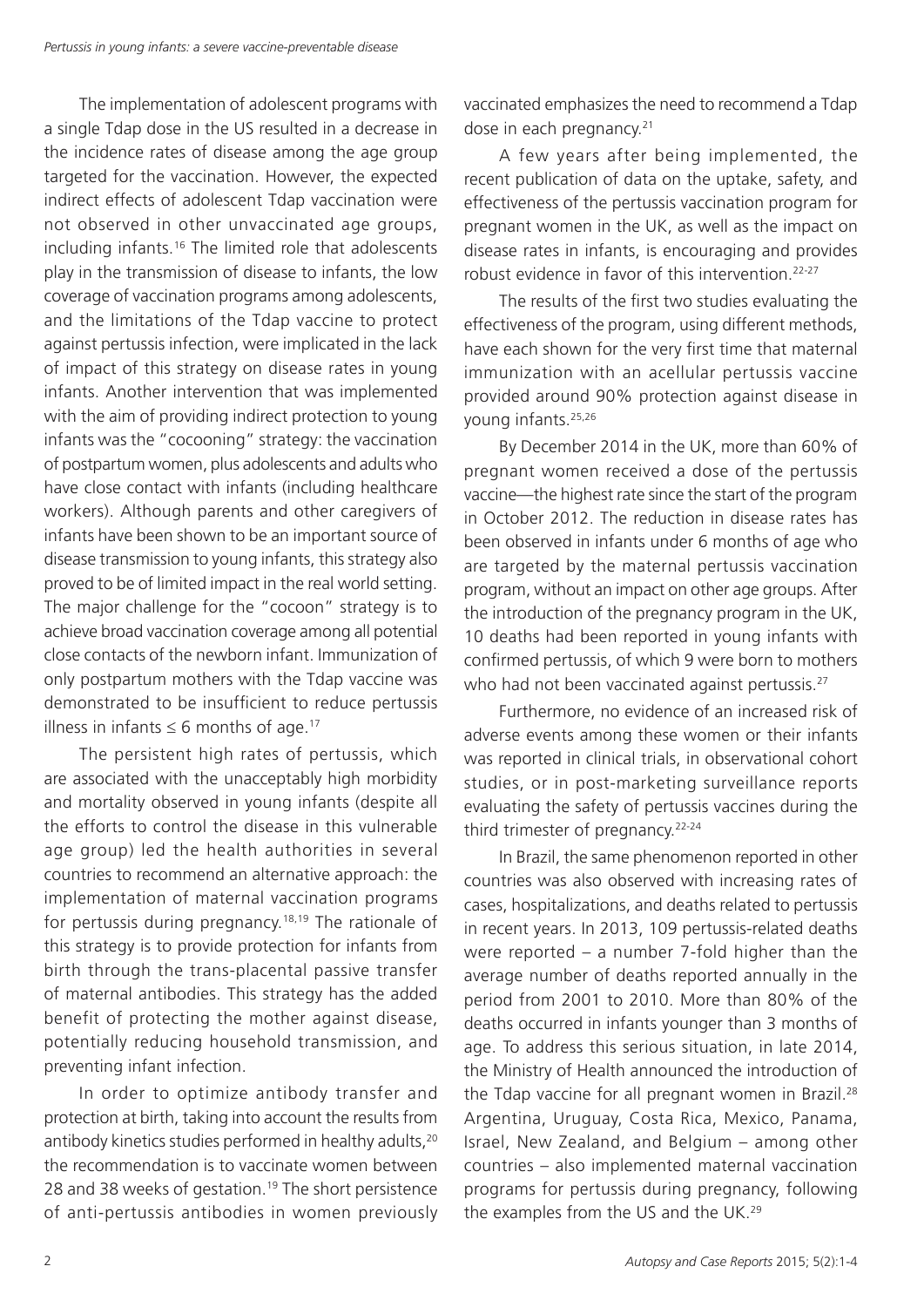Although continued surveillance is still needed to provide more robust evidence of the long-term safety and effectiveness of Tdap immunization programs during pregnancy, the early results of these programs are encouraging, which highlights the importance of educating healthcare providers and the public on the benefits of maternal immunization in order to achieve control of pertussis in young infants. The great challenge of this intervention appears to be the goal of a high coverage among the pregnant women cohort to optimize the impact of the vaccination program. All countries that can afford the costs of a Tdap vaccination program in pregnant women should not postpone the decision to implement these recommendations. It is time to vaccinate pregnant women!

Finally, maternal immunization during pregnancy also seems to be a very attractive strategy to control other diseases that are potentially preventable by vaccines. In the next coming years, the experience accumulated with tetanus, influenza, and pertussis will pave the way for the development of maternal vaccination programs against other severe diseases for the young infant, such as those caused by group B streptococcus and respiratory syncytial virus.

## **REFERENCES**

- 1. Cherry JD, Heininger U. Pertussis and other Bordetella infections. In: Feigin RD, Cherry J, Demmler-Harrison GJ, Kaplan SL, Steinbach WJ, editors. Feigin and Cherry's textbook of pediatric infectious diseases. 6th ed. Philadelphia: WB Saunders Co.; 2009. p. 1683-1706.
- 2. Amirthalingam G, Gupta S, Campbell H. Pertussis immunisation and control in England and Wales, 1957 to 2012: a historical review. Euro Surveill. 2013;18(38):20587. [http://dx.doi.org/10.2807/1560-](http://dx.doi.org/10.2807/1560-7917.ES2013.18.38.20587) [7917.ES2013.18.38.20587](http://dx.doi.org/10.2807/1560-7917.ES2013.18.38.20587). [PMid:24084340.](http://www.ncbi.nlm.nih.gov/entrez/query.fcgi?cmd=Retrieve&db=PubMed&list_uids=24084340&dopt=Abstract)
- 3. Cortese MM, Baughman AL, Zhang R, Srivastava PU, Wallace GS. Pertussis hospitalizations among infants in the United States, 1993 to 2004. Pediatrics. 2008;121(3):484-92. [http://dx.doi.org/10.1542/](http://dx.doi.org/10.1542/peds.2007-1393) [peds.2007-1393](http://dx.doi.org/10.1542/peds.2007-1393). [PMid:18310196.](http://www.ncbi.nlm.nih.gov/entrez/query.fcgi?cmd=Retrieve&db=PubMed&list_uids=18310196&dopt=Abstract)
- 4. Haberling DL, Holman RC, Paddock CD, Murphy TV. Infant and maternal risk factors for pertussis-related infant mortality in the United States, 1999 to 2004. Pediatr Infect Dis J. 2009;28(3):194-8. [http://dx.doi.org/10.1097/](http://dx.doi.org/10.1097/INF.0b013e31818c9032) [INF.0b013e31818c9032.](http://dx.doi.org/10.1097/INF.0b013e31818c9032) [PMid:19209089.](http://www.ncbi.nlm.nih.gov/entrez/query.fcgi?cmd=Retrieve&db=PubMed&list_uids=19209089&dopt=Abstract)
- 5. Paddock CD, Sanden GN, Cherry JD, et al. Pathology and pathogenesis of fatal Bordetella pertussis infection in

infants. Clin Infect Dis. 2008;47(3):328-38. [http://dx.doi.](http://dx.doi.org/10.1086/589753) [org/10.1086/589753.](http://dx.doi.org/10.1086/589753) [PMid:18558873.](http://www.ncbi.nlm.nih.gov/entrez/query.fcgi?cmd=Retrieve&db=PubMed&list_uids=18558873&dopt=Abstract)

- 6. Pierce C, Klein N, Peters M. Is leukocytosis a predictor of mortality in severe pertussis infection? Intensive Care Med. 2000;26(10):1512-4. [http://dx.doi.org/10.1007/](http://dx.doi.org/10.1007/s001340000587) [s001340000587.](http://dx.doi.org/10.1007/s001340000587) [PMid:11126265.](http://www.ncbi.nlm.nih.gov/entrez/query.fcgi?cmd=Retrieve&db=PubMed&list_uids=11126265&dopt=Abstract)
- 7. World Health Organisation (WHO). WHO Surveillance and burden: pertussis. Geneva: WHO; 2014 [cited 2015 Feb 26]. Available from: http://www.who.int/immunization/ monitoring\_surveillance/burden/vpd/surveillance\_type/ passive/pertussis/en/
- 8. Centers for Disease Control and Prevention (CDC). 2014 Provisional pertussis surveillance report. Atlanta: CDC; 2014 [cited 2015 Feb 25]. Available from: http://www. cdc.gov/pertussis/downloads/pertuss-surv-report-2014. pdf
- 9. Cherry JD. Epidemic pertussis in 2012--the resurgence of a vaccine-preventable disease. N Engl J Med. 2012;367(9):785-7. [http://dx.doi.org/10.1056/](http://dx.doi.org/10.1056/NEJMp1209051) [NEJMp1209051.](http://dx.doi.org/10.1056/NEJMp1209051) [PMid:22894554.](http://www.ncbi.nlm.nih.gov/entrez/query.fcgi?cmd=Retrieve&db=PubMed&list_uids=22894554&dopt=Abstract)
- 10. Bisgard KM, Pascual FB, Ehresmann KR, et al. Infant pertussis: who was the source? Pediatr Infect Dis J. 2004;23(11):985-9. [http://dx.doi.org/10.1097/01.](http://dx.doi.org/10.1097/01.inf.0000145263.37198.2b) [inf.0000145263.37198.2b](http://dx.doi.org/10.1097/01.inf.0000145263.37198.2b). [PMid:15545851.](http://www.ncbi.nlm.nih.gov/entrez/query.fcgi?cmd=Retrieve&db=PubMed&list_uids=15545851&dopt=Abstract)
- 11. Wendelboe AM, Njamkepo E, Bourillon A, et al, Transmission of Bordetella pertussis to young infants. Pediatr Infect Dis J. 2007;26(4):293-9. [http://](http://dx.doi.org/10.1097/01.inf.0000258699.64164.6d) [dx.doi.org/10.1097/01.inf.0000258699.64164.6d](http://dx.doi.org/10.1097/01.inf.0000258699.64164.6d). [PMid:17414390.](http://www.ncbi.nlm.nih.gov/entrez/query.fcgi?cmd=Retrieve&db=PubMed&list_uids=17414390&dopt=Abstract)
- 12. Greeff SC, Mooi FR, Westerhof A, et al. Pertussis disease burden in the household: how to protect young infants. Clin Infect Dis. 2010;50(10):1339-45. [http://dx.doi.](http://dx.doi.org/10.1086/652281) [org/10.1086/652281.](http://dx.doi.org/10.1086/652281) [PMid:20370464.](http://www.ncbi.nlm.nih.gov/entrez/query.fcgi?cmd=Retrieve&db=PubMed&list_uids=20370464&dopt=Abstract)
- 13. Edwards KM, Berbers GA. Immune responses to pertussis vaccines and disease. J Infect Dis. 2014;209(Suppl 1):S10-5. <http://dx.doi.org/10.1093/infdis/jit560>. [PMid:24158958.](http://www.ncbi.nlm.nih.gov/entrez/query.fcgi?cmd=Retrieve&db=PubMed&list_uids=24158958&dopt=Abstract)
- 14. Broder KR, Cortese MM, Iskander JK, et al, Preventing tetanus, diphtheria, and pertussis among adolescents: use of tetanus toxoid, reduced diphtheria toxoid and acellular pertussis vaccines recommendations of the Advisory Committee on Immunization Practices (ACIP). MMWR Recomm Rep. 2006;55(RR-3):1-34. [PMid:16557217.](http://www.ncbi.nlm.nih.gov/entrez/query.fcgi?cmd=Retrieve&db=PubMed&list_uids=16557217&dopt=Abstract)
- 15. Centers for Disease Control and Prevention (CDC). Updated recommendations for use of tetanus toxoid, reduced diphtheria toxoid and acellular pertussis vaccine (Tdap) in pregnant women and persons who have or anticipate having close contact with an infant aged <12 months --- Advisory Committee on Immunization Practices (ACIP), 2011. MMWR Morb Mortal Wkly Rep. 2011;60(41):1424-6[. PMid:22012116.](http://www.ncbi.nlm.nih.gov/entrez/query.fcgi?cmd=Retrieve&db=PubMed&list_uids=22012116&dopt=Abstract)
- 16. Skoff TH, Cohn AC, Clark TA, Messonnier NE, Martin SW. Early Impact of the US Tdap vaccination